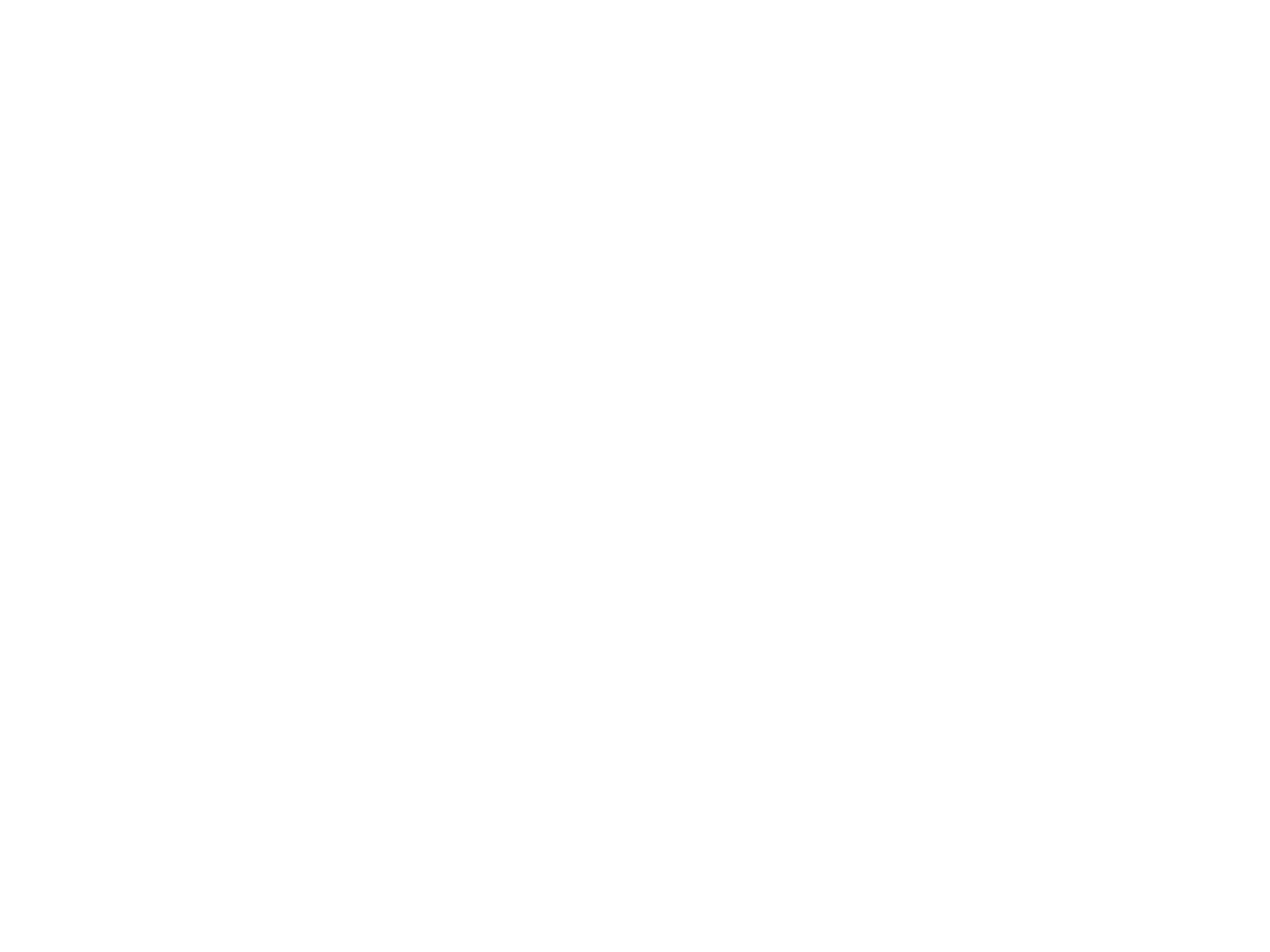Framing Question

Mission & Focus

Core Values

Time Frame

**Commitments** 

Initial Themes

Subcommittees

**Discussion** 

## **Proposed Subcommittees**

RJTF MEMBERS AND OTHER MEMBERS OF THE BSU COMMUNITY

## **6. Creating a Place for Ongoing Support, Problem Solving, Reporting Resolution, and Response**

 *Seeking input from students of color; co-building and co-facilitating BSU initiatives with students of color; creating a space where students can directly*  report racial harassment, alleged discriminatory treatment, or other sensitive *issues related to racial and ethnic abuse* 

 Students of color need to have a place for ongoing dialogue, listening, student circles, etc.

## **Sample Question(s)**

 Does BSU need to establish a "homebase" for students (especially students of color) to report negative race-related experiences on this campus?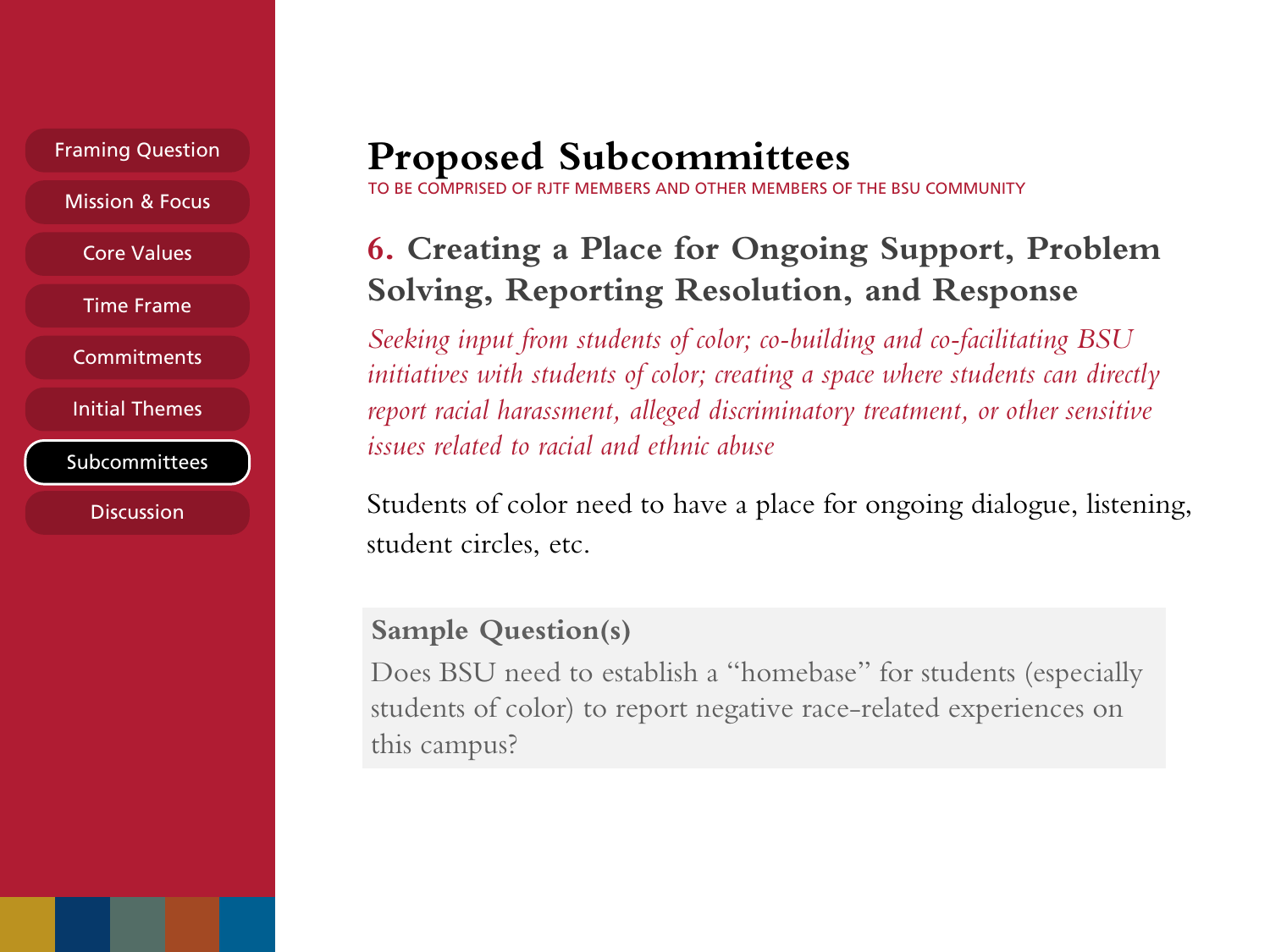Framing Question

Mission & Focus

Core Values

Time Frame

**Commitments** 

Initial Themes

Subcommittees

**Discussion** 

## **Proposed Subcommittees**

BE COMPRISED OF RJTF MEMBERS AND OTHER MEMBERS OF THE BSU COMMUNITY

- **1. Curricula and Co-Curricula**
- **2. BSU Workforce**
- **3. Education, Training, and Continued Learning Opportunities for Faculty, Staff, and Students**
- **4. Investing in and Supporting Students**
- **5. Police and Public Safety**
- **6. Creating a Place for Ongoing Support, Problem Solving, Reporting Resolution, and Response**